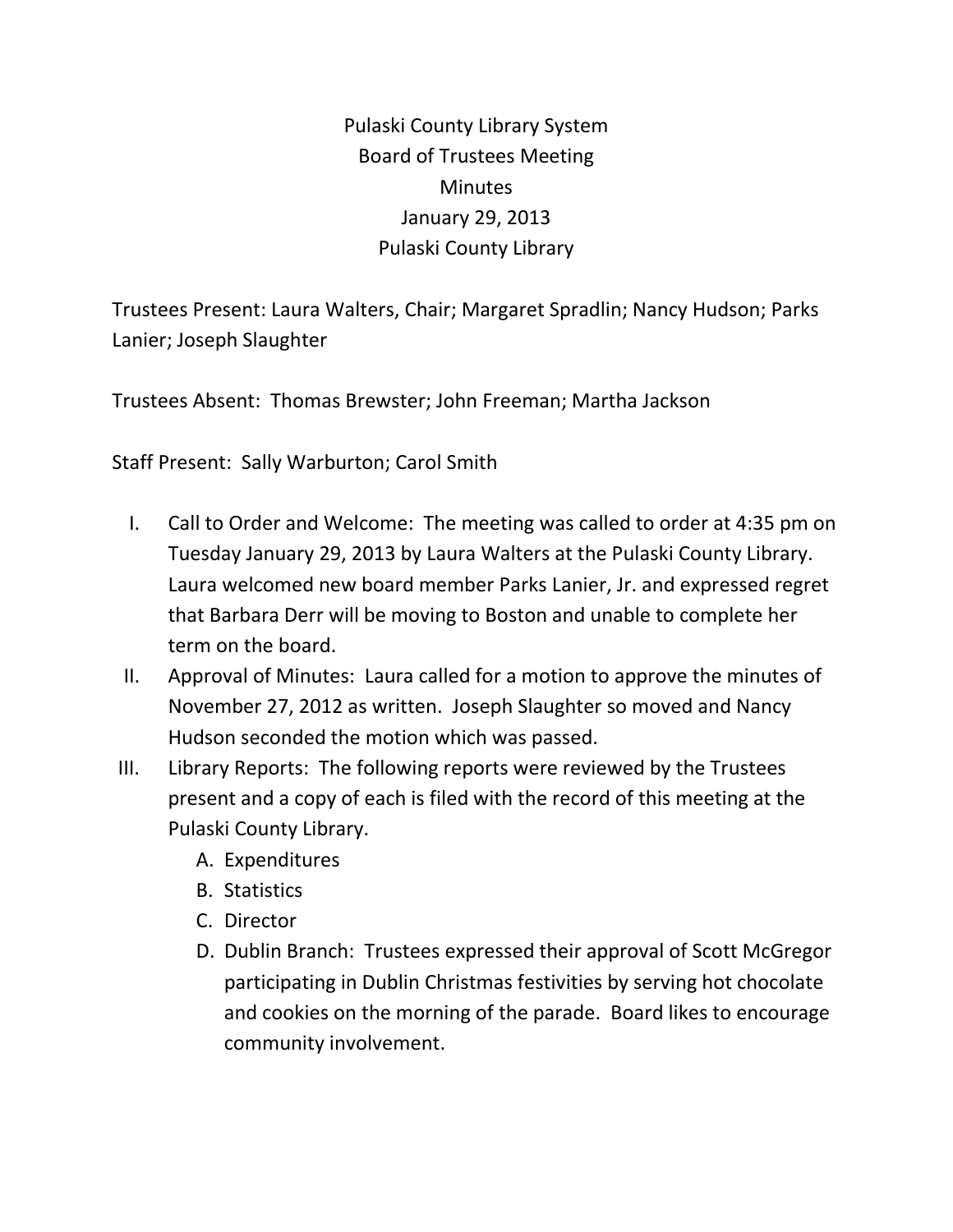- E. Technology: Carol Smith is ordering new DVDs for the collection and explained that the library is building its nonfiction collection as well as replacing old or lost DVDs and purchasing newer releases.
- F. Youth Services: Conversation continued about stored RIF books. Board approved Jenna Hardy's plans to distribute the books that the library has stored to the 5 elementary schools for distribution to the students.
- IV. Follow-up from Previous Meeting and Other Reports
	- A. Community Foundation: Board members asked that the following questions be asked of Jessica Wirgau, Executive Director of the Community Foundation of the New River Valley: can a statement describing the reversion of the funds to the Public Library System be included in the agreement for an endowment; is the Community Foundation bonded; and can the name of the endowment be Pulaski County Library System Endowment with the fund named the Ethel Flippin Memorial Fund of the PCLS Endowment? The item was tabled for a vote until next month.
	- B. Security/Surveillance Cameras: Carol Smith distributed quotes from Lee Hartman and Sons, Inc. and NRV Unwired and explained the two systems. Margaret Spradlin made a motion to present the quotes to the Board of Supervisors for funding. Nancy seconded the motion and it was passed. Laura will present the quotes to Peter Huber, County Administrator for consideration. Sally also placed this item on the Capital Improvements Plan Requests for 2013 in the amount of \$10,000.
- V. New Business
	- A. Budget 2013-14: The budget is being prepared at this time and will be submitted by February 1, 2013. The library is asking for flat funding from the county with the exception of mileage reimbursement. Since the library no longer has a van we are asking that the reimbursement line item be increased from \$200 to \$1500 to reimburse staff members that are using their own vehicles for